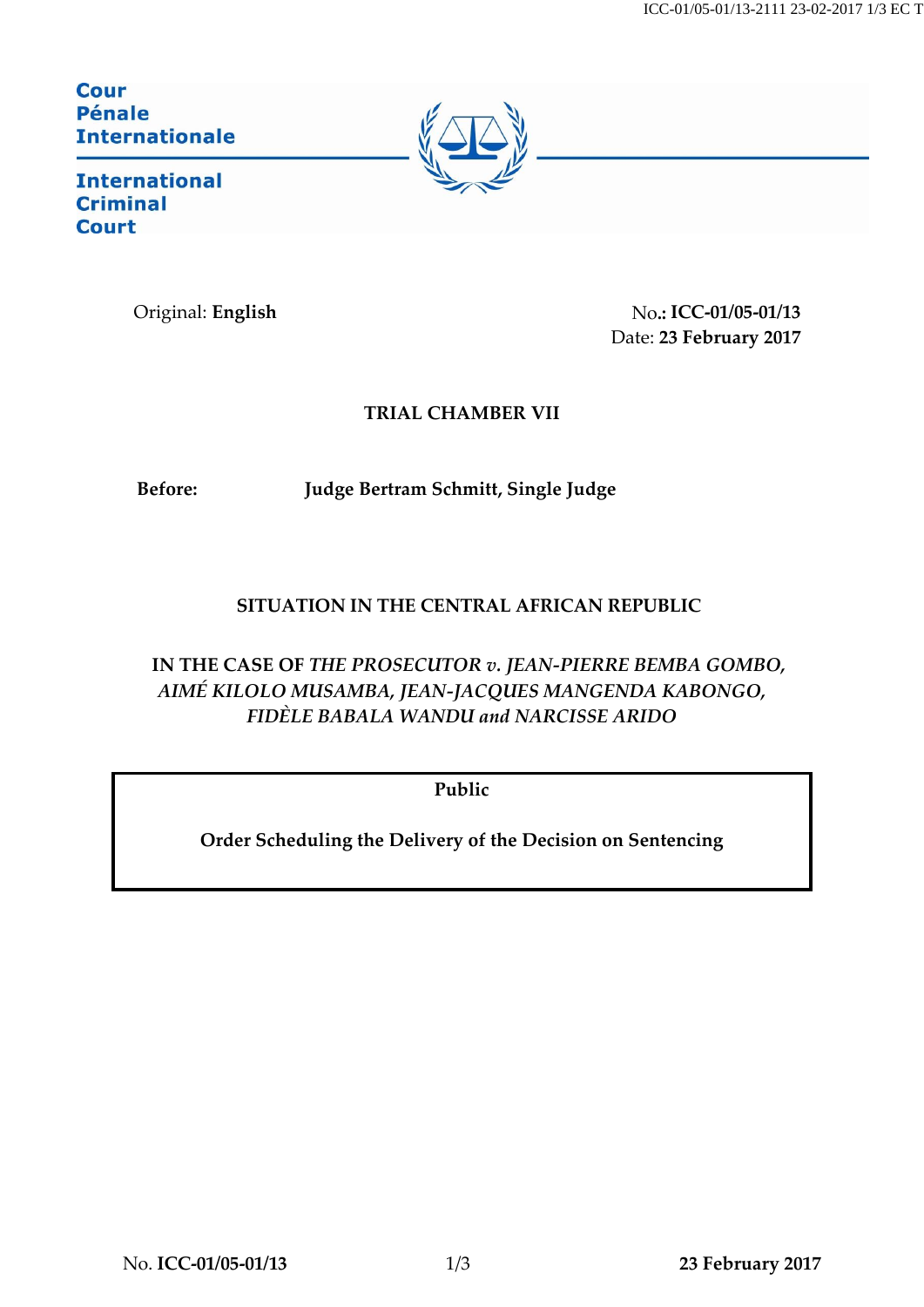**Order to be notified, in accordance with regulation 31 of the Regulations of the Court, to:**

| The Office of the Prosecutor<br>Ms Fatou Bensouda              | <b>Counsel for Jean-Pierre Bemba Gombo</b><br>Ms Melinda Taylor                                                                         |
|----------------------------------------------------------------|-----------------------------------------------------------------------------------------------------------------------------------------|
| Mr James Stewart<br>Mr Kweku Vanderpuye                        | Counsel for Aimé Kilolo Musamba<br>Mr Michael Karnavas<br><b>Counsel for Jean-Jacques Mangenda</b><br>Kabongo<br>Mr Christopher Gosnell |
|                                                                |                                                                                                                                         |
|                                                                | <b>Counsel for Narcisse Arido</b><br>Mr Charles Achaleke Taku                                                                           |
| <b>Legal Representatives of Victims</b>                        | <b>Legal Representatives of Applicants</b>                                                                                              |
| <b>Unrepresented Victims</b>                                   | <b>Unrepresented Applicants for</b><br>Participation/Reparation                                                                         |
| The Office of Public Counsel for Victims                       | The Office of Public Counsel for the<br>Defence                                                                                         |
| <b>States Representatives</b>                                  | <b>Amicus Curiae</b>                                                                                                                    |
| <b>REGISTRY</b>                                                |                                                                                                                                         |
| Registrar<br>Mr Herman von Hebel                               | <b>Counsel Support Section</b><br>Mr Esteban Peralta Losilla                                                                            |
| <b>Victims and Witnesses Unit</b>                              | <b>Detention Section</b>                                                                                                                |
| <b>Victims Participation and Reparations</b><br><b>Section</b> | Other                                                                                                                                   |